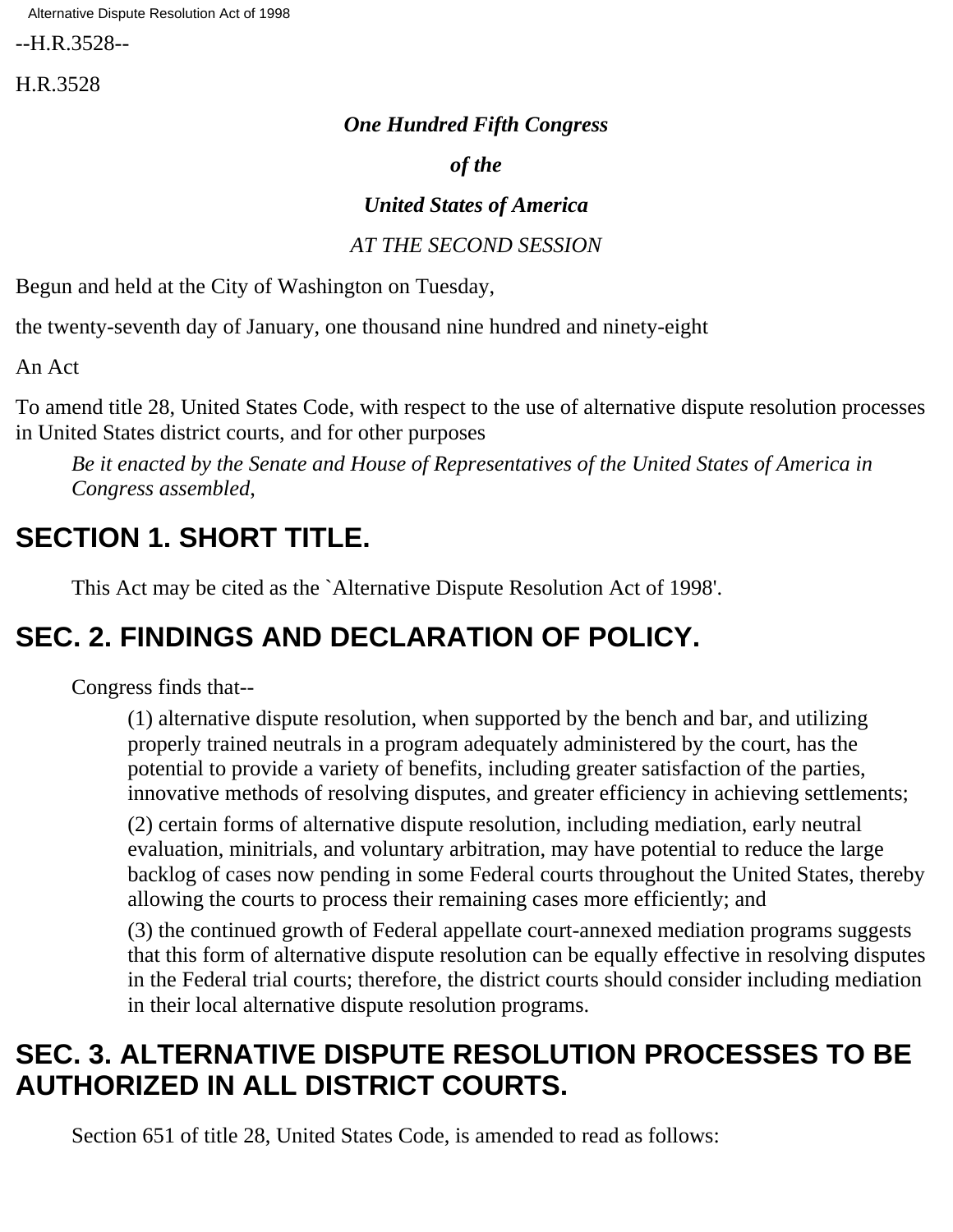### **`Sec. 651. Authorization of alternative dispute resolution**

`(a) DEFINITION- For purposes of this chapter, an alternative dispute resolution process includes any process or procedure, other than an adjudication by a presiding judge, in which a neutral third party participates to assist in the resolution of issues in controversy, through processes such as early neutral evaluation, mediation, minitrial, and arbitration as provided in sections 654 through 658.

`(b) AUTHORITY- Each United States district court shall authorize, by local rule adopted under section 2071(a), the use of alternative dispute resolution processes in all civil actions, including adversary proceedings in bankruptcy, in accordance with this chapter, except that the use of arbitration may be authorized only as provided in section 654. Each United States district court shall devise and implement its own alternative dispute resolution program, by local rule adopted under section 2071(a), to encourage and promote the use of alternative dispute resolution in its district.

`(c) EXISTING ALTERNATIVE DISPUTE RESOLUTION PROGRAMS- In those courts where an alternative dispute resolution program is in place on the date of the enactment of the Alternative Dispute Resolution Act of 1998, the court shall examine the effectiveness of that program and adopt such improvements to the program as are consistent with the provisions and purposes of this chapter.

`(d) ADMINISTRATION OF ALTERNATIVE DISPUTE RESOLUTION PROGRAMS- Each United States district court shall designate an employee, or a judicial officer, who is knowledgeable in alternative dispute resolution practices and processes to implement, administer, oversee, and evaluate the court's alternative dispute resolution program. Such person may also be responsible for recruiting, screening, and training attorneys to serve as neutrals and arbitrators in the court's alternative dispute resolution program.

`(e) TITLE 9 NOT AFFECTED- This chapter shall not affect title 9, United States Code.

`(f) PROGRAM SUPPORT- The Federal Judicial Center and the Administrative Office of the United States Courts are authorized to assist the district courts in the establishment and improvement of alternative dispute resolution programs by identifying particular practices employed in successful programs and providing additional assistance as needed and appropriate.'.

# **SEC. 4. JURISDICTION.**

Section 652 of title 28, United States Code, is amended to read as follows:

### **`Sec. 652. Jurisdiction**

`(a) CONSIDERATION OF ALTERNATIVE DISPUTE RESOLUTION IN APPROPRIATE

CASES- Notwithstanding any provision of law to the contrary and except as provided in subsections (b) and (c), each district court shall, by local rule adopted under section 2071(a), require that litigants in all civil cases consider the use of an alternative dispute resolution process at an appropriate stage in the litigation. Each district court shall provide litigants in all civil cases with at least one alternative dispute resolution process, including, but not limited to, mediation, early neutral evaluation, minitrial, and arbitration as authorized in sections 654 through 658. Any district court that elects to require the use of alternative dispute resolution in certain cases may do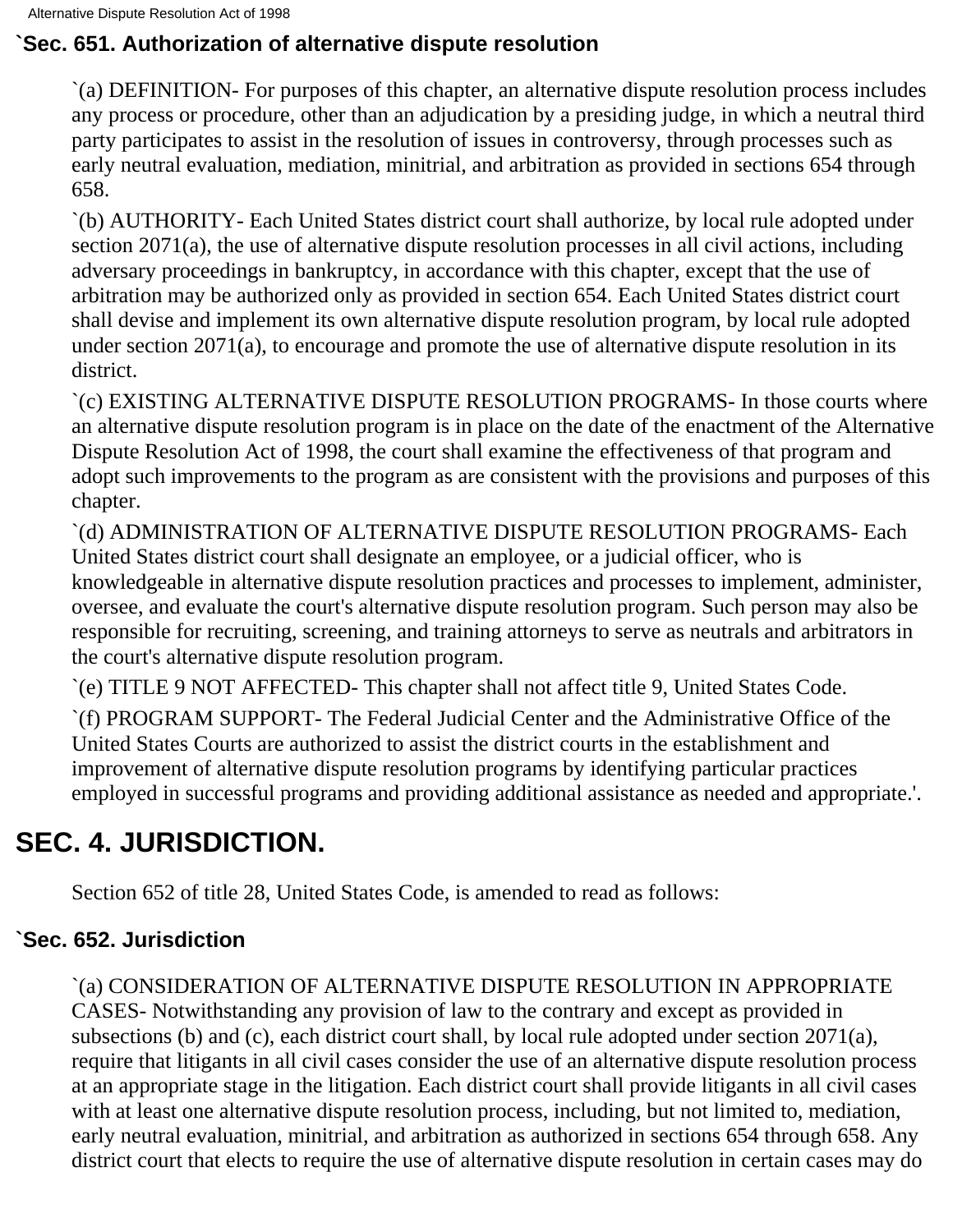Alternative Dispute Resolution Act of 1998

so only with respect to mediation, early neutral evaluation, and, if the parties consent, arbitration.

`(b) ACTIONS EXEMPTED FROM CONSIDERATION OF ALTERNATIVE DISPUTE RESOLUTION- Each district court may exempt from the requirements of this section specific cases or categories of cases in which use of alternative dispute resolution would not be appropriate. In defining these exemptions, each district court shall consult with members of the bar, including the United States Attorney for that district.

`(c) AUTHORITY OF THE ATTORNEY GENERAL- Nothing in this section shall alter or conflict with the authority of the Attorney General to conduct litigation on behalf of the United States, with the authority of any Federal agency authorized to conduct litigation in the United States courts, or with any delegation of litigation authority by the Attorney General.

`(d) CONFIDENTIALITY PROVISIONS- Until such time as rules are adopted under chapter 131 of this title providing for the confidentiality of alternative dispute resolution processes under this chapter, each district court shall, by local rule adopted under section 2071(a), provide for the confidentiality of the alternative dispute resolution processes and to prohibit disclosure of confidential dispute resolution communications.'.

## **SEC. 5. MEDIATORS AND NEUTRAL EVALUATORS.**

Section 653 of title 28, United States Code, is amended to read as follows:

### **`Sec. 653. Neutrals**

`(a) PANEL OF NEUTRALS- Each district court that authorizes the use of alternative dispute resolution processes shall adopt appropriate processes for making neutrals available for use by the parties for each category of process offered. Each district court shall promulgate its own procedures and criteria for the selection of neutrals on its panels.

`(b) QUALIFICATIONS AND TRAINING- Each person serving as a neutral in an alternative dispute resolution process should be qualified and trained to serve as a neutral in the appropriate alternative dispute resolution process. For this purpose, the district court may use, among others, magistrate judges who have been trained to serve as neutrals in alternative dispute resolution processes, professional neutrals from the private sector, and persons who have been trained to serve as neutrals in alternative dispute resolution processes. Until such time as rules are adopted under chapter 131 of this title relating to the disqualification of neutrals, each district court shall issue rules under section 2071(a) relating to the disqualification of neutrals (including, where appropriate, disqualification under section 455 of this title, other applicable law, and professional responsibility standards).'.

## **SEC. 6. ACTIONS REFERRED TO ARBITRATION.**

Section 654 of title 28, United States Code, is amended to read as follows:

### **`Sec. 654. Arbitration**

`(a) REFERRAL OF ACTIONS TO ARBITRATION- Notwithstanding any provision of law to the contrary and except as provided in subsections (a), (b), and (c) of section 652 and subsection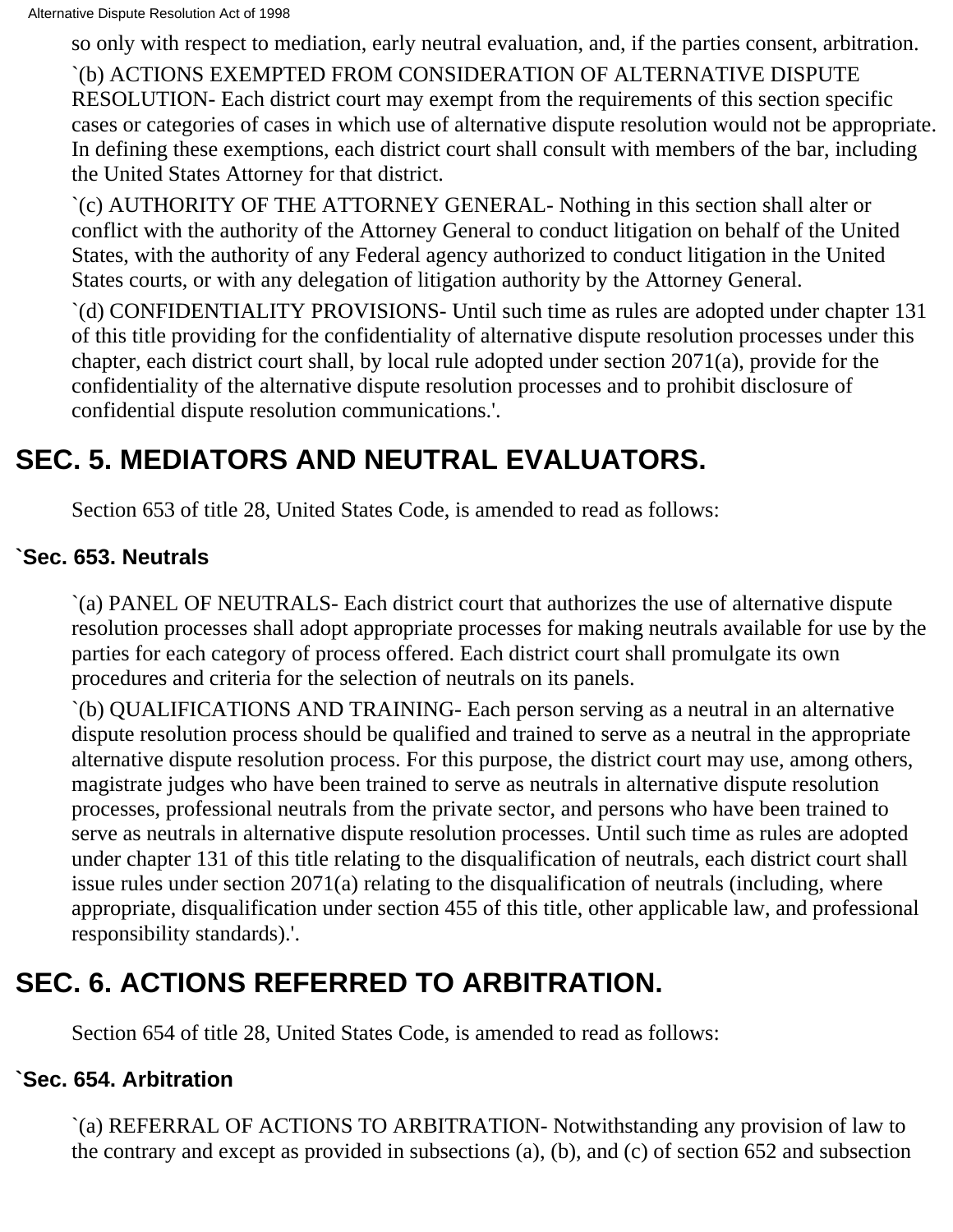(d) of this section, a district court may allow the referral to arbitration of any civil action (including any adversary proceeding in bankruptcy) pending before it when the parties consent, except that referral to arbitration may not be made where--

`(1) the action is based on an alleged violation of a right secured by the Constitution of the United States;

`(2) jurisdiction is based in whole or in part on section 1343 of this title; or

`(3) the relief sought consists of money damages in an amount greater than \$150,000.

`(b) SAFEGUARDS IN CONSENT CASES- Until such time as rules are adopted under chapter 131 of this title relating to procedures described in this subsection, the district court shall, by local rule adopted under section 2071(a), establish procedures to ensure that any civil action in which arbitration by consent is allowed under subsection (a)--

`(1) consent to arbitration is freely and knowingly obtained; and

`(2) no party or attorney is prejudiced for refusing to participate in arbitration.

`(c) PRESUMPTIONS- For purposes of subsection (a)(3), a district court may presume damages are not in excess of \$150,000 unless counsel certifies that damages exceed such amount.

`(d) EXISTING PROGRAMS- Nothing in this chapter is deemed to affect any program in which arbitration is conducted pursuant to section title IX of the Judicial Improvements and Access to Justice Act (Public Law 100-702), as amended by section 1 of Public Law 105-53.'.

# **SEC. 7. ARBITRATORS.**

Section 655 of title 28, United States Code, is amended to read as follows:

### **`Sec. 655. Arbitrators**

`(a) POWERS OF ARBITRATORS- An arbitrator to whom an action is referred under section 654 shall have the power, within the judicial district of the district court which referred the action to arbitration--

`(1) to conduct arbitration hearings;

`(2) to administer oaths and affirmations; and

`(3) to make awards.

`(b) STANDARDS FOR CERTIFICATION- Each district court that authorizes arbitration shall establish standards for the certification of arbitrators and shall certify arbitrators to perform services in accordance with such standards and this chapter. The standards shall include provisions requiring that any arbitrator--

`(1) shall take the oath or affirmation described in section 453; and

`(2) shall be subject to the disqualification rules under section 455.

`(c) IMMUNITY- All individuals serving as arbitrators in an alternative dispute resolution program under this chapter are performing quasi-judicial functions and are entitled to the immunities and protections that the law accords to persons serving in such capacity.'.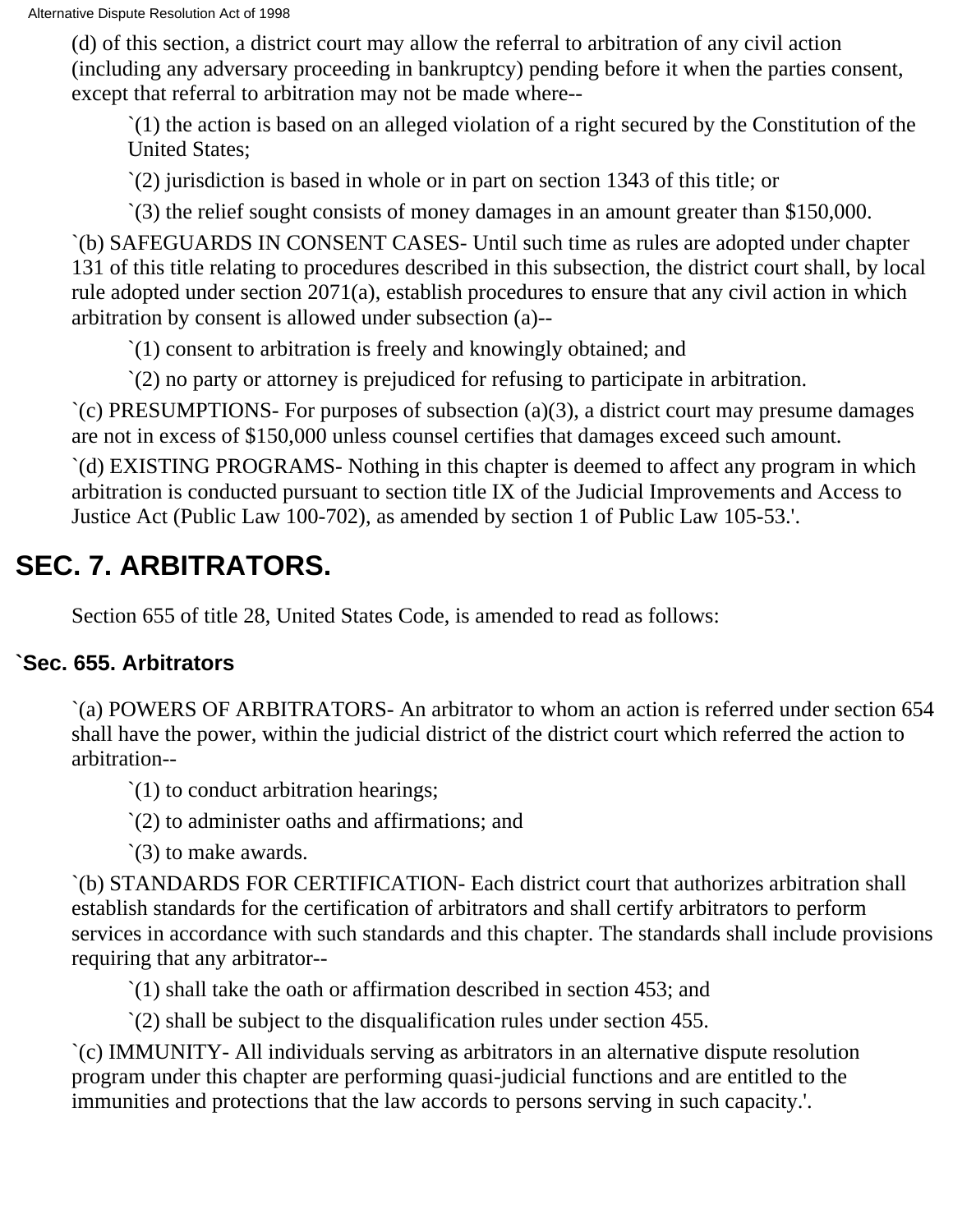## **SEC. 8. SUBPOENAS.**

Section 656 of title 28, United States Code, is amended to read as follows:

#### **`Sec. 656. Subpoenas**

`Rule 45 of the Federal Rules of Civil Procedure (relating to subpoenas) applies to subpoenas for the attendance of witnesses and the production of documentary evidence at an arbitration hearing under this chapter.'.

### **SEC. 9. ARBITRATION AWARD AND JUDGMENT.**

Section 657 of title 28, United States Code, is amended to read as follows:

### **`Sec. 657. Arbitration award and judgment**

`(a) FILING AND EFFECT OF ARBITRATION AWARD- An arbitration award made by an arbitrator under this chapter, along with proof of service of such award on the other party by the prevailing party or by the plaintiff, shall be filed promptly after the arbitration hearing is concluded with the clerk of the district court that referred the case to arbitration. Such award shall be entered as the judgment of the court after the time has expired for requesting a trial de novo. The judgment so entered shall be subject to the same provisions of law and shall have the same force and effect as a judgment of the court in a civil action, except that the judgment shall not be subject to review in any other court by appeal or otherwise.

`(b) SEALING OF ARBITRATION AWARD- The district court shall provide, by local rule adopted under section 2071(a), that the contents of any arbitration award made under this chapter shall not be made known to any judge who might be assigned to the case until the district court has entered final judgment in the action or the action has otherwise terminated.

`(c) TRIAL DE NOVO OF ARBITRATION AWARDS-

`(1) TIME FOR FILING DEMAND- Within 30 days after the filing of an arbitration award with a district court under subsection (a), any party may file a written demand for a trial de novo in the district court.

`(2) ACTION RESTORED TO COURT DOCKET- Upon a demand for a trial de novo, the action shall be restored to the docket of the court and treated for all purposes as if it had not been referred to arbitration.

`(3) EXCLUSION OF EVIDENCE OF ARBITRATION- The court shall not admit at the trial de novo any evidence that there has been an arbitration proceeding, the nature or amount of any award, or any other matter concerning the conduct of the arbitration proceeding, unless--

`(A) the evidence would otherwise be admissible in the court under the Federal Rules of Evidence; or

`(B) the parties have otherwise stipulated.'.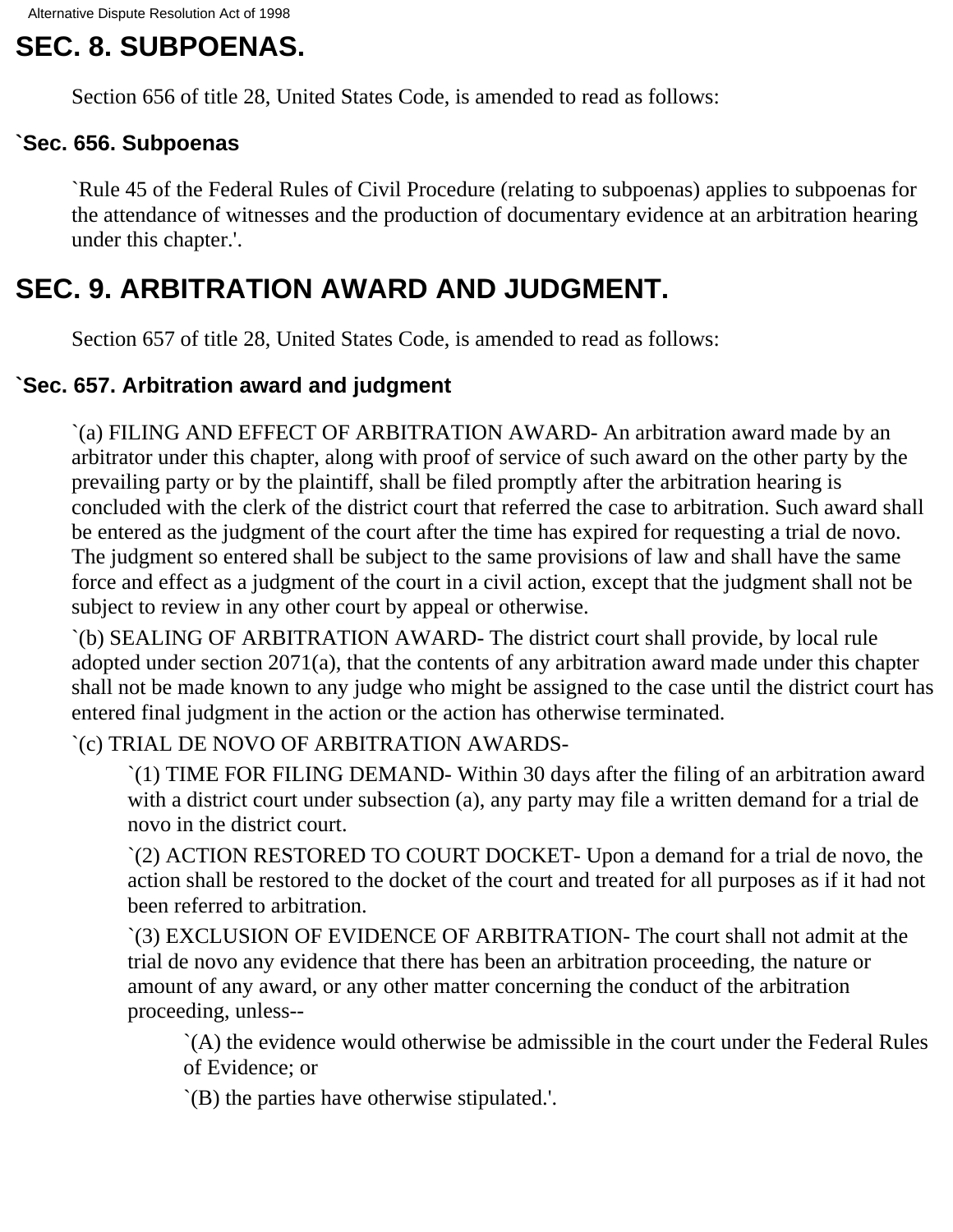# **SEC. 10. COMPENSATION OF ARBITRATORS AND NEUTRALS.**

Section 658 of title 28, United States Code, is amended to read as follows:

### **`Sec. 658. Compensation of arbitrators and neutrals**

`(a) COMPENSATION- The district court shall, subject to regulations approved by the Judicial Conference of the United States, establish the amount of compensation, if any, that each arbitrator or neutral shall receive for services rendered in each case under this chapter.

`(b) TRANSPORTATION ALLOWANCES- Under regulations prescribed by the Director of the Administrative Office of the United States Courts, a district court may reimburse arbitrators and other neutrals for actual transportation expenses necessarily incurred in the performance of duties under this chapter.'.

## **SEC. 11. AUTHORIZATION OF APPROPRIATIONS.**

There are authorized to be appropriated for each fiscal year such sums as may be necessary to carry out chapter 44 of title 28, United States Code, as amended by this Act.

## **SEC. 12. CONFORMING AMENDMENTS.**

(a) LIMITATION ON MONEY DAMAGES- Section 901 of the Judicial Improvements and Access to Justice Act (28 U.S.C. 652 note), is amended by striking subsection (c).

(b) OTHER CONFORMING AMENDMENTS- (1) The chapter heading for chapter 44 of title 28, United States Code, is amended to read as follows:

# **`CHAPTER 44--ALTERNATIVE DISPUTE RESOLUTION'.**

(2) The table of contents for chapter 44 of title 28, United States Code, is amended to read as follows:

`Sec.

`651. Authorization of alternative dispute resolution.

`652. Jurisdiction.

`653. Neutrals.

`654. Arbitration.

`655. Arbitrators.

`656. Subpoenas.

`657. Arbitration award and judgment.

`658. Compensation of arbitrators and neutrals.'.

(3) The item relating to chapter 44 in the table of chapters for Part III of title 28, United States Code, is amended to read as follows:

--**651'.**